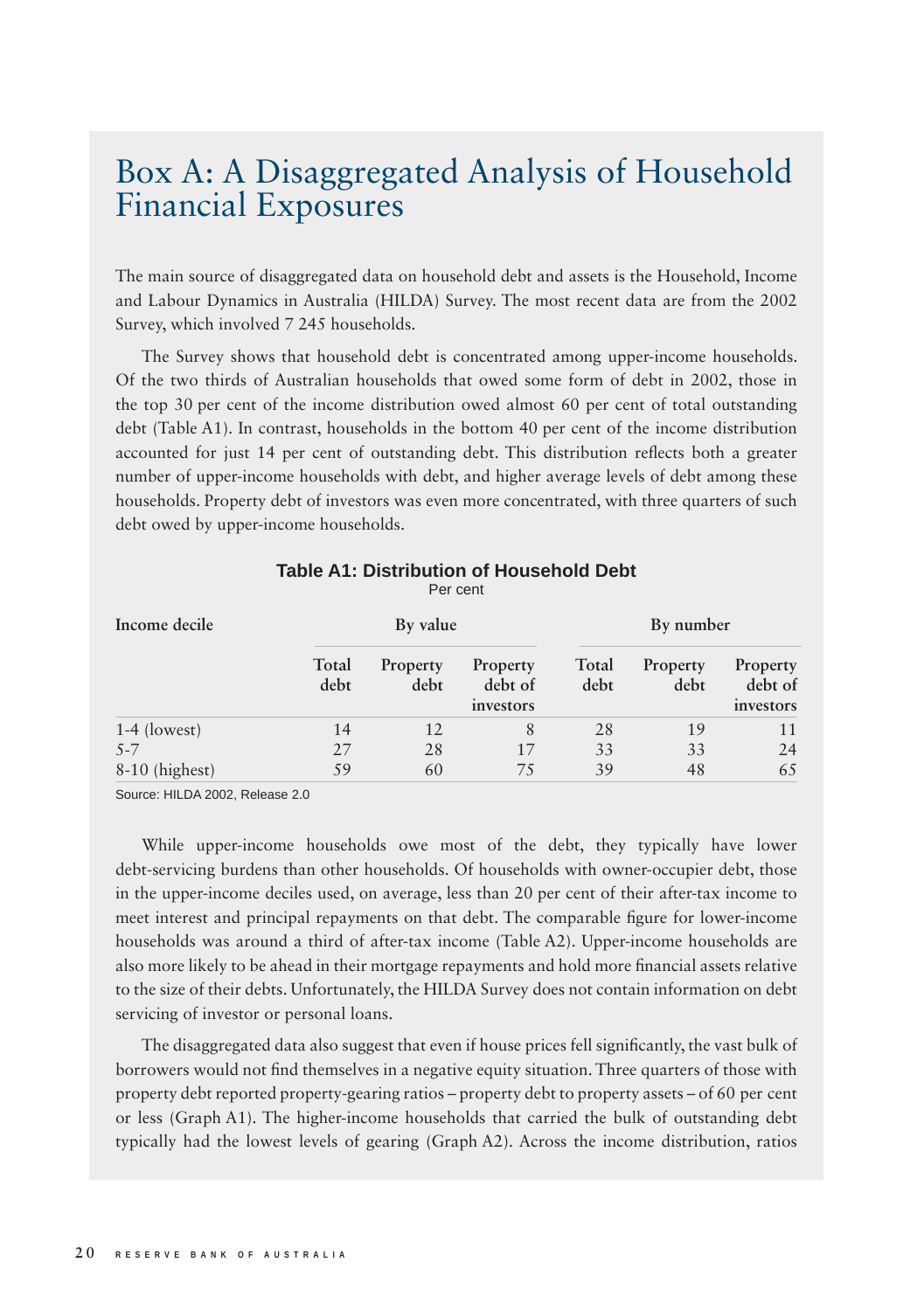| Income decile | Median owner-<br>occupier<br>debt-servicing ratio | Ahead of schedule<br>on debt<br>repayments <sup>(b)</sup> | Median liquid<br>assets as share of<br>owner-occupier debt |  |
|---------------|---------------------------------------------------|-----------------------------------------------------------|------------------------------------------------------------|--|
|               | Per cent                                          | Per cent of decile                                        | Per cent                                                   |  |
|               | 34                                                | 51                                                        |                                                            |  |
|               | 31                                                | 55                                                        |                                                            |  |
|               | 24                                                | 53                                                        |                                                            |  |
| $\mathfrak b$ | 22                                                | 57                                                        | 10                                                         |  |
|               | 21                                                | 60                                                        |                                                            |  |
| 8             | 20                                                | 64                                                        | 10                                                         |  |
|               | 16                                                | 66                                                        | 16                                                         |  |
| 10            | 14                                                | 58                                                        | 22                                                         |  |

## **Table A2: Households with Owner-occupier Housing Debt(a)**

(a) Sample differs across columns

(b) Primary mortgage repayments only

Source: HILDA 2002, Release 2.0

of total gearing – total debt to total assets – were typically lower than property gearing ratios.

Disaggregated data based on income deciles may disguise important distributional information *within* each income decile, so analysis of financial characteristics at an individual household level is also of interest. This analysis shows that owner-occupier debt-servicing costs were at least 50 per cent of after-tax income for around 2 per cent of all households, while property-gearing ratios were greater than 75 per cent for about 4 per cent of households



(Table A3). Less than half of 1 per cent of households had both debt-servicing and gearing ratios above these levels. These higher readings on financial ratios were more common among lower-income households with owner-occupier mortgages.

Overall, disaggregated measures of debt servicing and gearing from the 2002 HILDA Survey suggest that the bulk of indebted households have some buffers against a change in their financial circumstances. This is especially the case for the higher-income households that owe most of the debt. However, the increase in aggregate debt-servicing and gearing ratios since the Survey was undertaken suggests that these disaggregated indicators may understate the exposure of some households to a change in their financial circumstances. In addition, there was a group